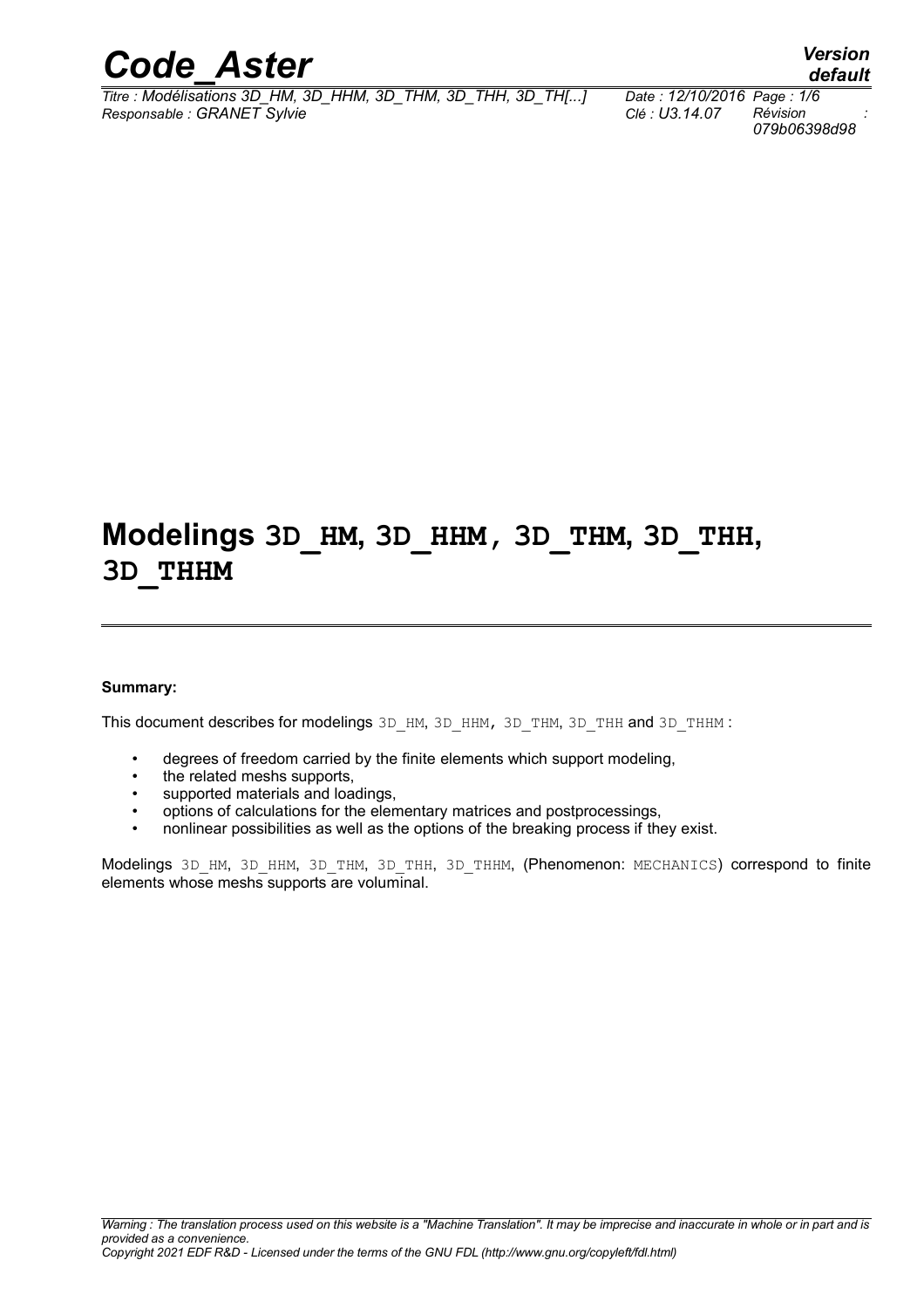# *Code\_Aster Version*

*Titre : Modélisations 3D\_HM, 3D\_HHM, 3D\_THM, 3D\_THH, 3D\_TH[...] Date : 12/10/2016 Page : 2/6 Responsable : GRANET Sylvie Clé : U3.14.07 Révision :*

*079b06398d98*

### **1 Discretization**

#### **1.1 Degrees of freedom**

DX, DY and DZ the degrees of freedom of displacement indicate. PRE1 and PRE2 two degrees of freedom of pressure indicate, whose precise significance depends on the laws of behavior used. TEMP indicate the temperature.

| Degrees of freedom           |
|------------------------------|
| DX, DY, DZ, PRE1             |
| DX, DY, DZ, PRE1, PRE2       |
| DX, DY, DZ, PRE1, TEMP       |
| PRE1, PRE2, TEMP             |
| DX, DY, DZ, PRE1, PRE2, TEMP |
|                              |

#### **1.2 Mesh support of the matrices of rigidity**

The meshs support of the finite elements can be only hexahedrons. The elements are parametric Iso -.

| <b>Modeling</b> | Mesh   | Interpolation                                                                            | <b>Remarks</b>                                                                                                          |
|-----------------|--------|------------------------------------------------------------------------------------------|-------------------------------------------------------------------------------------------------------------------------|
| 3D HM           | HEXA20 | displacement on 8 nodes in<br>pressure                                                   | Serendip 20 nodes in trilinear The pressure of a node medium<br>is the average of the nodes tops<br>of the segment      |
| 3D HHM          | HEXA20 | Serendip 20 nodes in trilinear<br>displacement on 8 nodes in<br>pressure                 | The<br>pressures of<br>node<br>a<br>medium are the averages of the<br>nodes tops of the segment                         |
| 3D THM          | HEXA20 | Serendip 20 nodes in trilinear<br>displacement on 8 nodes in<br>pressure and temperature | The<br>the<br>pressure<br>and<br>temperature of a node medium<br>are the average of the nodes<br>tops of the segment    |
| 3D THH          | HEXA20 | Trilinear<br>8<br>nodes<br>in.<br><sub>on</sub><br>pressure and temperature              | the<br>The<br>pressures<br>and<br>temperature of a node medium<br>are the average of the nodes<br>tops of the segment   |
| 3D THHM         | HEXA20 | Serendip 20 nodes in trilinear<br>displacement on 8 nodes in<br>pressure and temperature | the<br>The l<br>pressures<br>and<br>temperature of a node medium<br>are the average of the nodes<br>tops of the segment |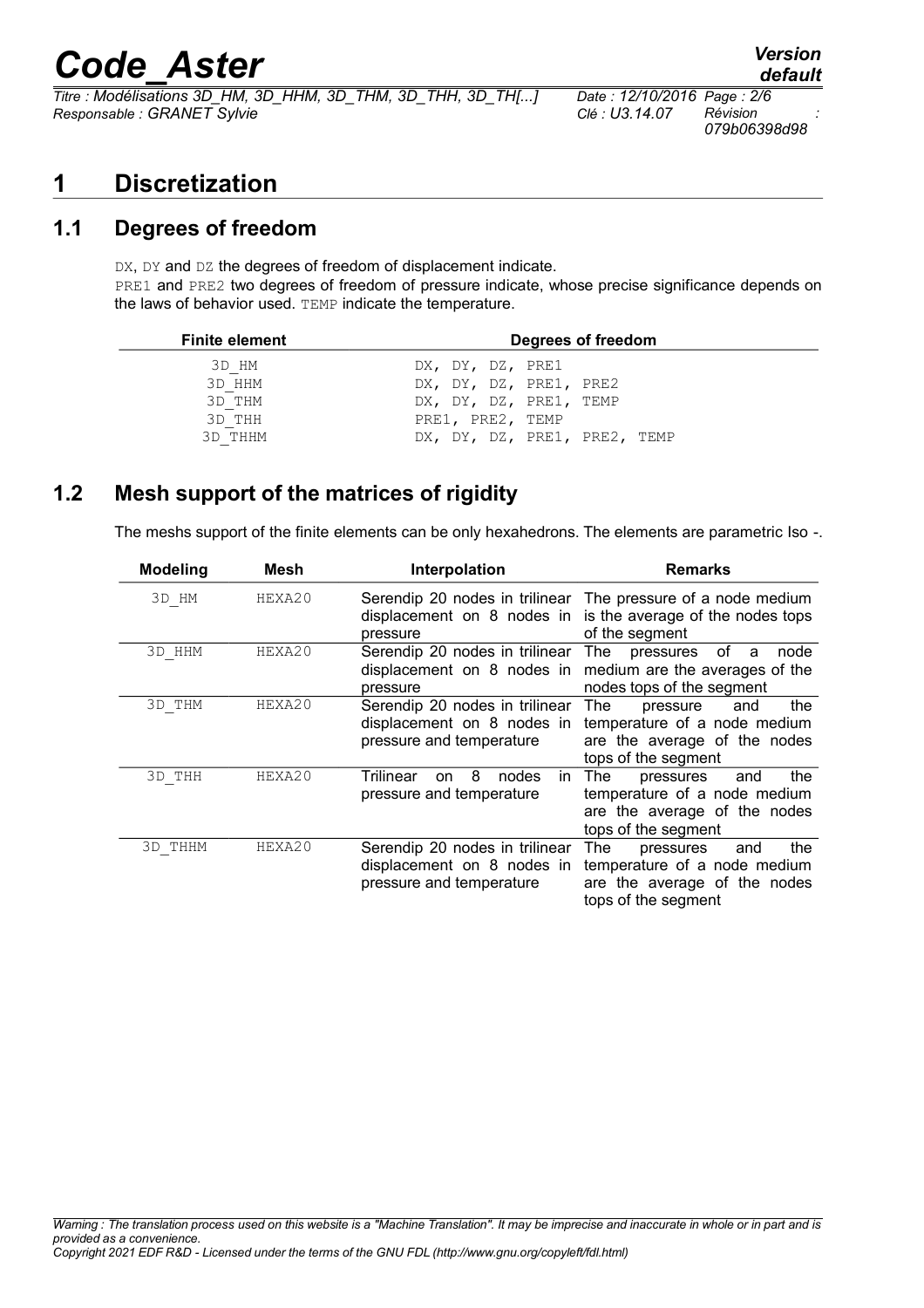# *Code\_Aster Version*

*Titre : Modélisations 3D\_HM, 3D\_HHM, 3D\_THM, 3D\_THH, 3D\_TH[...] Date : 12/10/2016 Page : 3/6 Responsable : GRANET Sylvie Clé : U3.14.07 Révision :*

*079b06398d98*

#### **1.3 Mesh support of the loadings**

| <b>Modeling</b> | Mesh  | Interpolation                                                                          | <b>Remarks</b>                                                                                                        |
|-----------------|-------|----------------------------------------------------------------------------------------|-----------------------------------------------------------------------------------------------------------------------|
| 3D HM           | OUAD8 | displacement on 4 nodes in<br>pressure and temperature                                 | Serendip 8 nodes in bilinear The pressure of a node medium<br>is the average of the nodes tops<br>of the segment      |
| 3D HHM          | OUAD8 | Serendip 8 nodes in bilinear<br>displacement on 4 nodes in<br>pressure                 | The pressures of<br>a<br>node<br>medium are the averages of the<br>nodes tops of the segment                          |
| 3D THM          | OUAD8 | Quadratic<br>linear<br>in.<br>displacement in pressure and<br>temperature              | the<br>The<br>and<br>pressure<br>temperature of a node medium<br>are the average of the nodes<br>tops of the segment  |
| 3D THH          | OUAD8 | Bilinear on 4 nodes in pressure<br>and temperature                                     | The<br>the<br>pressures<br>and<br>temperature of a node medium<br>are the average of the nodes<br>tops of the segment |
| 3D THHM         | OUAD8 | Serendip 8 nodes in bilinear<br>displacement on 4 nodes in<br>pressure and temperature | the<br>The<br>and<br>pressures<br>temperature of a node medium<br>are the average of the nodes<br>tops of the segment |

## **2 Significance of the symbols**

|                     | corresponds to a functionality available                                    |
|---------------------|-----------------------------------------------------------------------------|
|                     | corresponds to a functionality which could exist but noncurrently available |
| Name of<br>CAS-test | corresponds to a test implementing the functionality                        |

### **3 Supported materials**

| <b>DEFI MATERIAU</b> | 3D HM                | 3D HHM   | 3D THM   | 3D THH | 3D THHM |
|----------------------|----------------------|----------|----------|--------|---------|
| THM LIOU             | SSNV134C             | WTNV112B | WTNV109A |        |         |
| THM GAZ              | SSNV134C             | WTNV122B | WTNV109A |        |         |
| THM VAPE GAZ         |                      | WTNV112B |          |        |         |
| THM INIT             | SSNV134C             | WTNV112B | WTNV109A |        |         |
| THM DIFFU            | SSNV134C             | WTNV112B | WTNV109A |        |         |
| ELAS                 | SSNV <sub>134C</sub> | WTNV112B | WTNV109A |        |         |
| CJS                  | SSNV134C             |          |          |        |         |
| ELAS THM             |                      |          | WTNV115A |        |         |
| ETAT SATU<br>SURF    |                      |          | WTNV116A |        |         |
| CAM CLAY THM         |                      |          | WTNV117A |        |         |
| חולמו חולחת תחזומ    |                      |          |          |        |         |

SURF\_ETAT\_NSAT •

*default*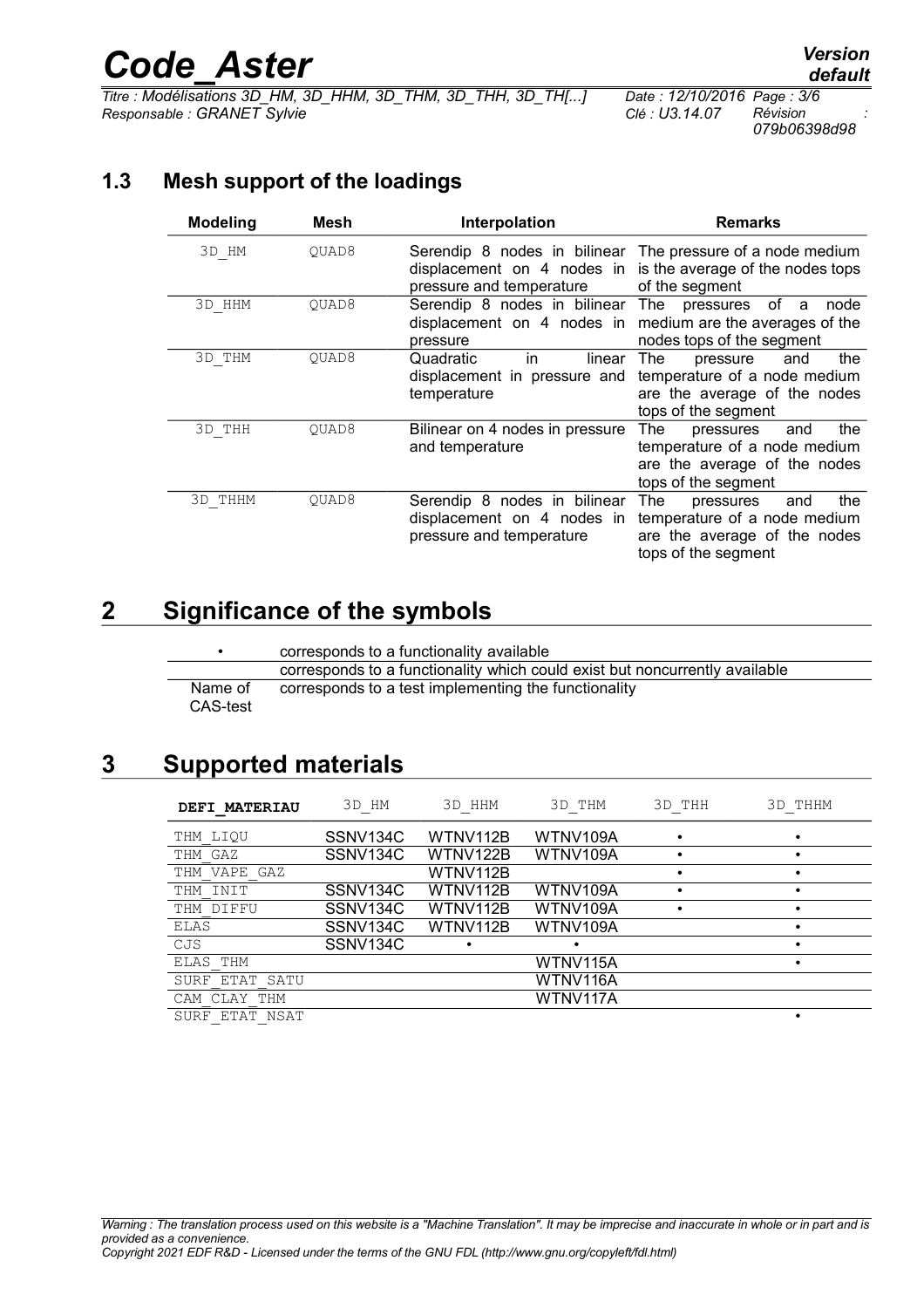# *Code\_Aster Version*<br>*Titre : Modélisations 3D HM, 3D HHM, 3D THM, 3D THH, 3D TH[...] Date : 12/10/2016 Page : 4/6*

*Titre : Modélisations 3D\_HM, 3D\_HHM, 3D\_THM, 3D\_THH, 3D\_TH[...] Date : 12/10/2016 Page : 4/6 Responsable : GRANET Sylvie Clé : U3.14.07 Révision :*

*079b06398d98*

## **4 Supported loadings**

#### **4.1 AFFE\_CHAR\_MECA**

|                  | <b>All elements</b><br>of this note | <b>Remarks</b> |
|------------------|-------------------------------------|----------------|
| DDL IMPO         | SSNV134C                            |                |
| FACE IMPO        | SSNV134C                            |                |
| LIAISON DDL      | ٠                                   |                |
| LIAISON OBLIQUE  | ٠                                   |                |
| LIAISON GROUP    | ٠                                   |                |
| LIAISON UNIF     | ٠                                   |                |
| LIAISON SOLIDE   | ٠                                   |                |
| LIAISON ELEM     | ٠                                   |                |
| LIAISON CHAM NO  | ٠                                   |                |
| GRAVITY          | $\bullet$                           |                |
| ROTATION         |                                     |                |
| FORCE NODALE     | ٠                                   |                |
| FORCE FACE       |                                     |                |
| FORCE ARETE      |                                     |                |
| FORCE INTERNE    | $\bullet$                           |                |
| PRES REP         | SSNV134C                            |                |
| INIT<br>EPSI     |                                     |                |
| FLUX THM REP     | WTNV114C                            |                |
| CALCULEE<br>PRES | ٠                                   |                |
| EPSA CALCULEE    |                                     |                |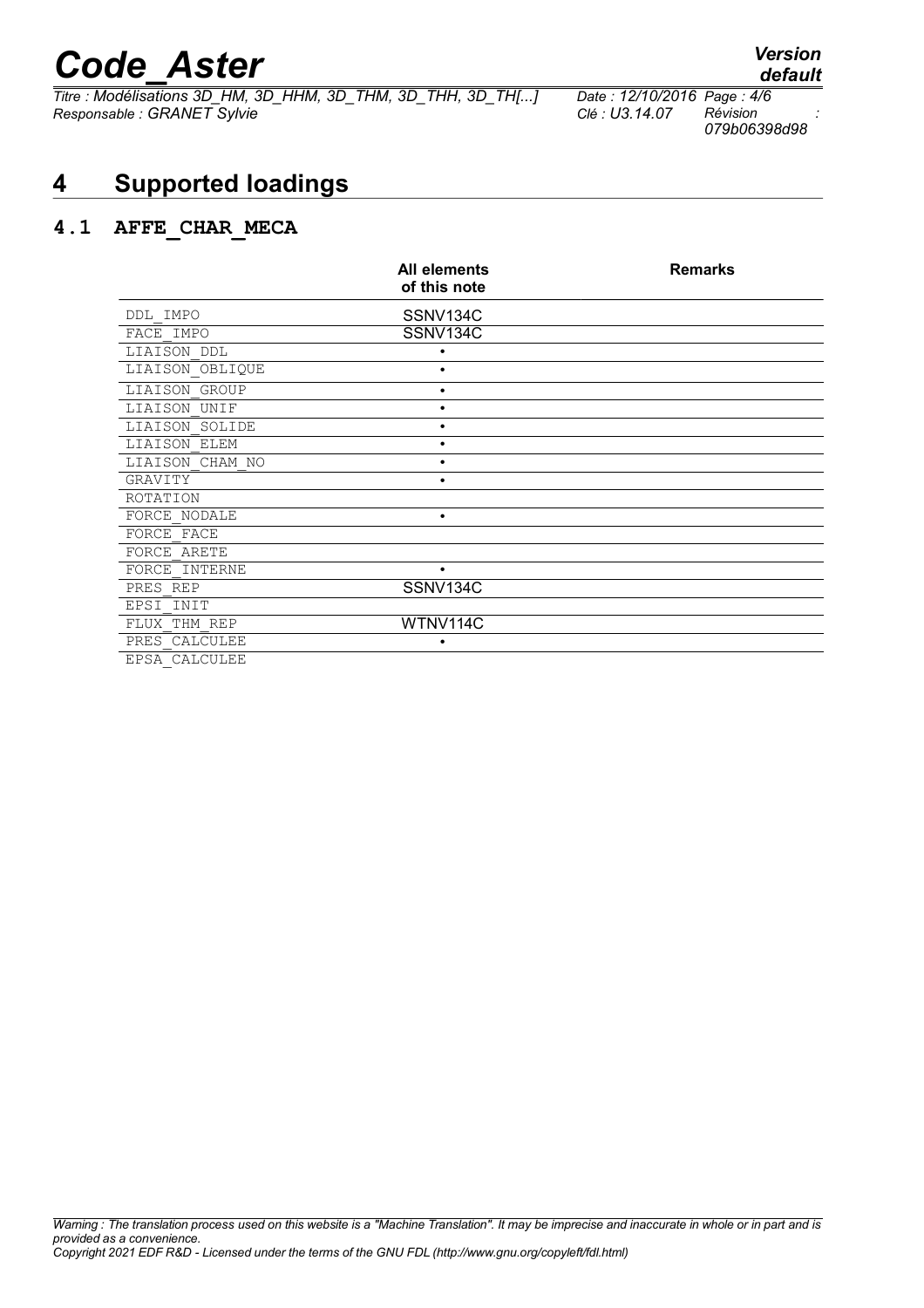# *Code\_Aster Version*

*Titre : Modélisations 3D\_HM, 3D\_HHM, 3D\_THM, 3D\_THH, 3D\_TH[...] Date : 12/10/2016 Page : 5/6 Responsable : GRANET Sylvie Clé : U3.14.07 Révision :*

*079b06398d98*

#### **4.2 AFFE\_CHAR\_MECA\_F**

|                 | All elements<br>of this note | <b>Remarks</b> |
|-----------------|------------------------------|----------------|
| DDL IMPO        | $\bullet$                    |                |
| FACE IMPO       |                              |                |
| LIAISON DDL     |                              |                |
| LIAISON OBLIQUE | ٠                            |                |
| LIAISON GROUP   | $\bullet$                    |                |
| LIAISON UNIF    | ٠                            |                |
| LIAISON SOLIDE  | ٠                            |                |
| FORCE NODALE    | $\bullet$                    |                |
| FORCE FACE      | $\bullet$                    |                |
| FORCE ARETE     |                              |                |
| FORCE INTERNE   | ٠                            |                |
| PRES REP        | $\bullet$                    |                |
| EPSI INIT       |                              |                |
| FLUX THM REP    | ٠                            |                |

### **5 Non-linear possibilities**

#### **5.1 STAT\_NON\_LINE**

| <b>BEHAVIOR</b> | RELATION    | 3D HM                    | 3D HHM   | 3D THM   | 3D THH | 3D THHM |
|-----------------|-------------|--------------------------|----------|----------|--------|---------|
|                 | KIT HM      | SSNV <sub>13</sub><br>4C |          |          |        |         |
|                 | KIT HHM     |                          | WTNV112B |          |        |         |
|                 | KIT THM     |                          |          | WTNV109A |        |         |
|                 | KIT THH     |                          |          |          | ٠      |         |
|                 | THHM<br>KTT |                          |          |          |        | ٠       |

### **6 Elementary calculations of matrices**

| <b>OPTIONS</b>   | <b>Remarks</b>                  |
|------------------|---------------------------------|
| 'RIGI MECA TANG' |                                 |
| 'FULL MECA'      |                                 |
| 'RAPH MECA'      |                                 |
| 'FORC NODA'      | If FORC NODA is called from     |
|                  | REAC NODA                       |
|                  | only the terms of mechanics are |

calculated